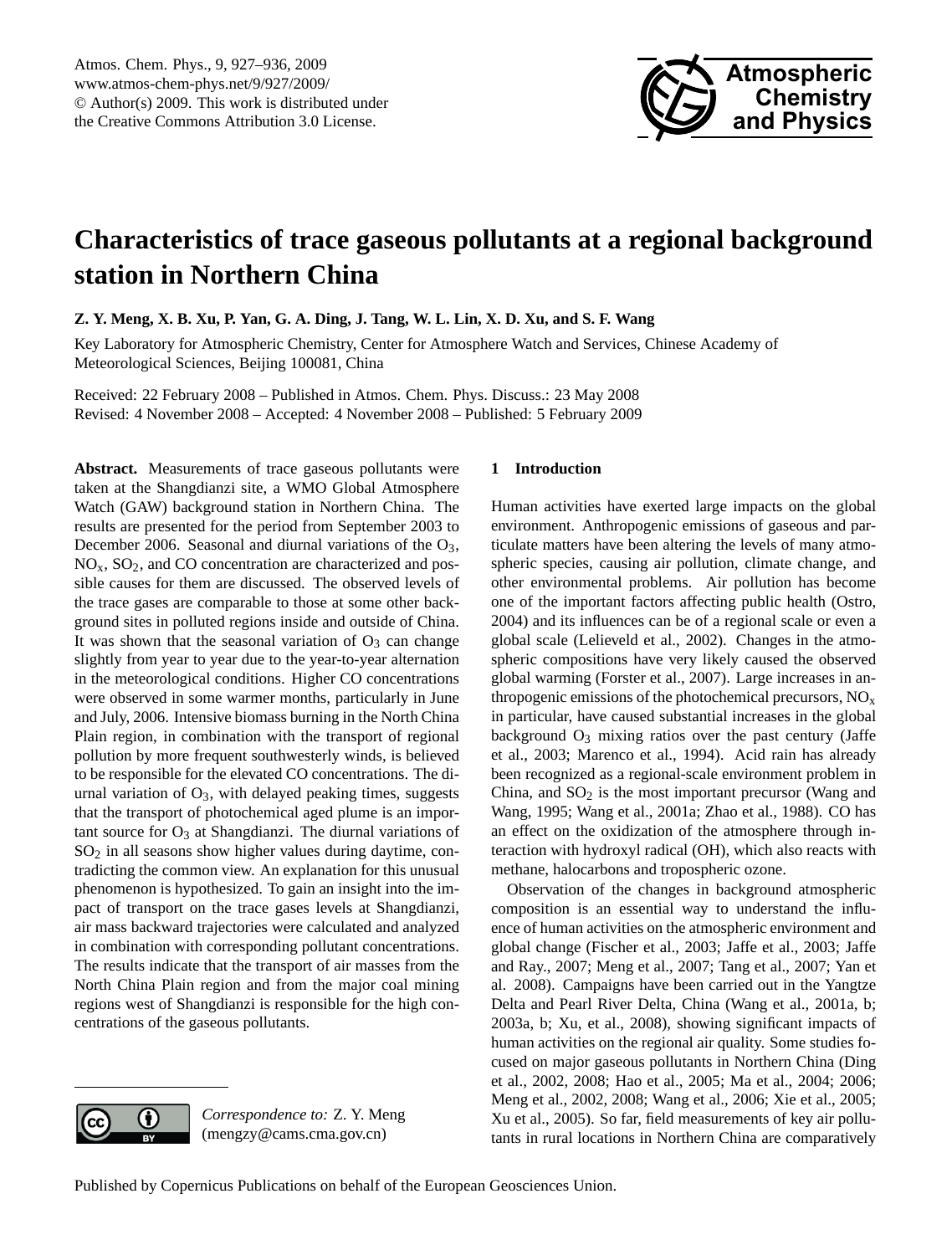sparse. In this paper, we present measurements of the key reactive gases, i.e.,  $O_3$ ,  $NO_x$ ,  $SO_2$ , and  $CO$ , from a background station in North China, characterize the levels and variations of the gases in the background area of Northern China, discuss the sources and factors affecting the concentrations of these gases.

## **2 Description of experiment**

### 2.1 Measurement site

The Shangdianzi station (SDZ,  $40°39'$  N,  $117°07'E$ , 293.3 m a.s.l.) is located in the northeast of Beijing, with a distance of about 150 km to the urban area of Beijing. Beijing sits in the northern edge of the North China Plains, with a population of more than 15.8 million in 2006 (Beijing Municipal Bureau of Statistics, [http://www.bjstats.gov.cn.](http://www.bjstats.gov.cn) About 55 km southwest of SDZ is the nearest township, Miyun town, with a population of about 0.426 million. Within 30 km of the site, there are only small villages in mountainous areas with a sparse population and thus an insignificant anthropogenic emission source. Surrounding the site, fruit trees and corn are grown in the slope fields.

SDZ is one of the WMO/GAW regional background stations in China. Located on the north edge of the North China Plain, the station is setup to capture the atmospheric background data of the North China Plain. Figure 1 shows the location of SDZ and some cities like Beijing, Tianjin, Tangshan, Zhangjiakou, etc. surrounding the SDZ site in Northern China. The northern regions of SDZ are much less inhabited, encompassing of the vast grassland of Inner Mongolia and mountainous rural regions of Hebei province, where the population is relatively sparse and the industrial activities are less prevalent.

#### 2.2 Instrumentation

A set of commercial instruments have been used for continuous observation of the reactive gases.  $O_3$  was measured with a UV photometric analyzer (Thermo Environmental Instruments (TEI), Inc., model 49C). NO,  $NO<sub>2</sub>$  and  $NO<sub>x</sub>$  were measured with a chemiluminescence analyzer (TEI, model 42CTL), and  $SO_2$  was measured by using a pulsed UV fluorescence analyzer (TEI, model 43CTL). CO was measured with a gas filter correlation analyzer (TEI, model 48C). All instruments were housed in an air-conditioned room. Ambient air is sucked from 1.8 m above the rooftop of the room through a stainless steel manifold using a ventilator and is introduced to the Teflon sample inlets of the instruments. The residence time of air in the manifold is about 20 s. Automatic zero and span checks were done everyday to check for possible analyzer malfunction and calibration drift. More frequent zero checks (every 6 h) for CO analyzer were carried out because of the inherent zero drift of this type of CO analyzer. The multi-point calibrations were performed



Fig. 1. Location of the Shangdianzi (SDZ), Lin'an (LA) and Longfenshan (LFS) regional background stations of China, and some cities in Northern China.

at approximately 3-month interval, and before or after any adjustments are taken on the instruments. Reference  $SO_2$ , NO, and CO gas mixtures (National Institute of Metrology, Beijing, China) have been used for span checks and multipoint calibrations of the  $SO_2$ ,  $NO_x$ , and CO analyzers, respectively. The  $O_3$  analyzer has been span-checked using an  $O_3$  source from the dynamic gas calibration system (TEI 146C) and calibrated using  $O_3$  Primary Standard Calibrator (TEI 49CPS), which are traceable to the Standard Reference Photometer (SRP) maintained by WMO World Calibration Centre in Switzerland. Five-minute average data were stored in the data logger and hourly averaged values are presented in this paper.

### **3 Results and discussion**

3.1 Observed levels and comparisons with data from other background sites

The statistics of concentrations of trace gases measured at the SDZ site are shown in Table 1. From September to December 2003, the average concentration in ppbv was  $26.8 \pm 13.9$  for  $O_3$ , 0.7 $\pm$ 1.8 for NO, 10.1 $\pm$ 7.9 for NO<sub>2</sub>, 10.8 $\pm$  8.8 for NO<sub>x</sub>, 2.2 $\pm$ 3.6 for SO<sub>2</sub> and 505 $\pm$ 335 for CO. The annual mean O<sub>3</sub> mixing ratio varied from  $30.1 \pm 21.0$  ppbv to  $32.8 \pm 19.1$  ppbv during 2004–2006. The annual mean NOx concentration were  $14.5 \pm 14.0$ ,  $11.0 \pm 11.3$  and  $12.7 \pm 11.8$  ppby in 2004, 2005, and 2006, respectively. The corresponding  $SO_2$  values were  $5.9\pm10.0$ ,  $6.1\pm9.9$  and  $7.6\pm10.2$  ppbv in 2004, 2005 and 2006, respectively, showing an increasing trend over the period from 2004 to 2006. The annual mean CO level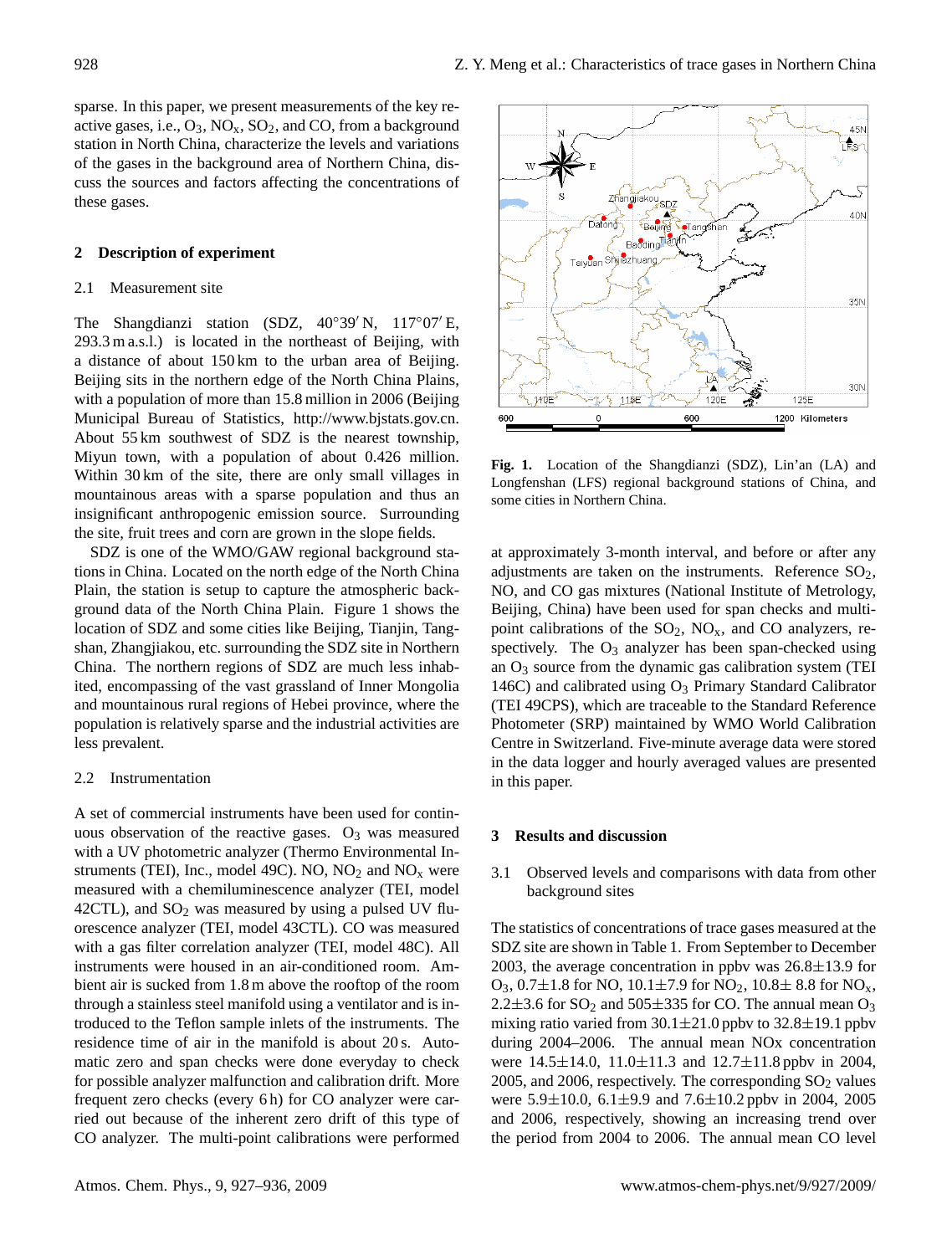| Time           |               | $O_3$ | NO.  | NO <sub>2</sub> | NO <sub>x</sub> | SO <sub>2</sub> | $\rm CO$ |
|----------------|---------------|-------|------|-----------------|-----------------|-----------------|----------|
| 2003.9-2003.12 | Mean          | 26.8  | 0.7  | 10.1            | 10.8            | 2.2             | 505      |
|                | Median        | 27.7  | 0.1  | 8.3             | 8.8             | 0.8             | 420      |
|                | <b>SD</b>     | 13.9  | 1.8  | 7.9             | 8.8             | 3.6             | 335      |
|                | Minimum       | 0.1   | 0.05 | 0.5             | 0.5             | 0.1             | 50       |
|                | Maximum       | 99.9  | 27.7 | 53.0            | 57.0            | 27.4            | 1730     |
|                | No. of points | 1852  | 1858 | 1852            | 1858            | 1852            | 811      |
| 2004.1-2004.12 | Mean          | 30.1  | 0.8  | 13.8            | 14.5            | 5.9             |          |
|                | Median        | 26.7  | 0.05 | 9.5             | 10.1            | 1.5             |          |
|                | <b>SD</b>     | 21.0  | 2.0  | 13.1            | 14.0            | 10.0            |          |
|                | Minimum       | 1.0   | 0.05 | 0.05            | 0.1             | 0.1             |          |
|                | Maximum       | 155.7 | 25.5 | 97.0            | 106.2           | 92.1            |          |
|                | No. of points | 8038  | 8244 | 8244            | 8245            | 8242            |          |
| 2005.1-2005.12 | Mean          | 32.8  | 2.5  | 8.5             | 11.0            | 6.1             | 586      |
|                | Median        | 30.4  | 2.8  | 5.3             | 7.4             | 2.3             | 495      |
|                | SD            | 19.1  | 1.7  | 10.6            | 11.3            | 9.9             | 415      |
|                | Minimum       | 0.1   | 0.05 | 0.05            | 1.0             | 0.1             | 50       |
|                | Maximum       | 135.2 | 30.5 | 121.8           | 147.6           | 87.4            | 3123     |
|                | No. of points | 8648  | 8169 | 8169            | 8169            | 8672            | 5173     |
| 2006.1-2006.12 | Mean          | 30.9  | 1.3  | 11.5            | 12.7            | 7.6             | 742      |
|                | Median        | 29.3  | 1.1  | 8.1             | 9.0             | 3.3             | 612      |
|                | <b>SD</b>     | 19.8  | 1.9  | 10.8            | 11.8            | 10.2            | 558      |
|                | Minimum       | 0.1   | 0.05 | 0.05            | 0.1             | 0.1             | 50       |
|                | Maximum       | 153.5 | 25.9 | 77.8            | 93.3            | 83.6            | 3920     |
|                | No. of points | 8593  | 8421 | 8421            | 8421            | 8469            | 8381     |

**Table 1.** Statistics results of the measured trace gaseous pollutants during 2003–2006 at SDZ, China.

SD: standard deviation.

changed from  $586\pm415$  ppbv in 2005 to  $742\pm558$  ppbv in 2006. It can be seen in Table 1, NO concentrations are very low at the SDZ station, and  $NO<sub>x</sub>$  exist mainly in the form of NO2, representing the character of the cleaner region.

Levels of pollutants at a regional background station are closely related to the regional population density, industrial activities, efficiency of emission control, etc. To gain a better understanding of air quality of the SDZ area, monthly mean levels of  $SO_2$ ,  $NO_2$ ,  $CO$ , and  $O_3$  at  $SDZ$  are compared with those observed at some other regional background stations in China and other countries at similar latitudes (Table 2). In China, there are another two WMO/GAW regional background stations, i.e., Lin'an (LA, 30.18°<sup>'</sup>N, 119.44° $\rm E$ , 138.6 m a.s.l.) and Longfengshan (LFS, 44°73 $\rm N$ ,  $127°60'E$ , 310.0 m a.s.l.). The locations of these stations are also marked in Fig. 1. The LA station is situated on the southern edge of the Yangtze Delta region, which is a densely populated and fast developing region.

LFS is a remote site in China's Northeast Plain, a sparsely populated and underdeveloped region. Data in Table 2 indicate that the SDZ site is as polluted as the Lin'an site in terms of the reactive gases and is much more polluted than the LFS site in terms of primary gases. It is not surprising that the background levels of pollutants at SDZ are so high because the North China Plain region, which encompasses

the city cluster Beijing-Tianjin-Bohai Bay, is an economically vibrant and densely populated region.

As can be seen in Table 2, the monthly mean  $NO<sub>2</sub>$  concentrations at Shangdianzi are higher than those measured at Longfengshan, China, and Pleven, Bulgaria, but much lower than those measured at Burgas, Bulgaria. The monthly mean  $SO<sub>2</sub>$  concentrations at Shangdianzi are close to the median level among all stations with  $SO<sub>2</sub>$  values in Table 2. The monthly mean CO concentrations at Shangdianzi are close to those measured at Lin'an, China, significantly higher than those measured at Longfengshan, China, and much higher than those measured at Ryori, Janpan. The differences of the monthly mean  $O_3$  concentrations among the stations are not as large as those of primary pollutants concentrations. However, it is noticeable that among all sites listed in Table 2, Shangdianzi shows the largest variability of  $O_3$ . Such large variability is caused by strong influences from emissions in the North China Plain and by the contrast air masses (Lin et al., 2008).

### 3.2 Seasonal variations

The monthly mean concentrations of  $O_3$ ,  $NO_x$ ,  $SO_2$ , and CO at SDZ are shown in Fig. 2. The  $O_3$ ,  $NO_x$ , and  $SO_2$  data cover the period from September 2003 to December 2006,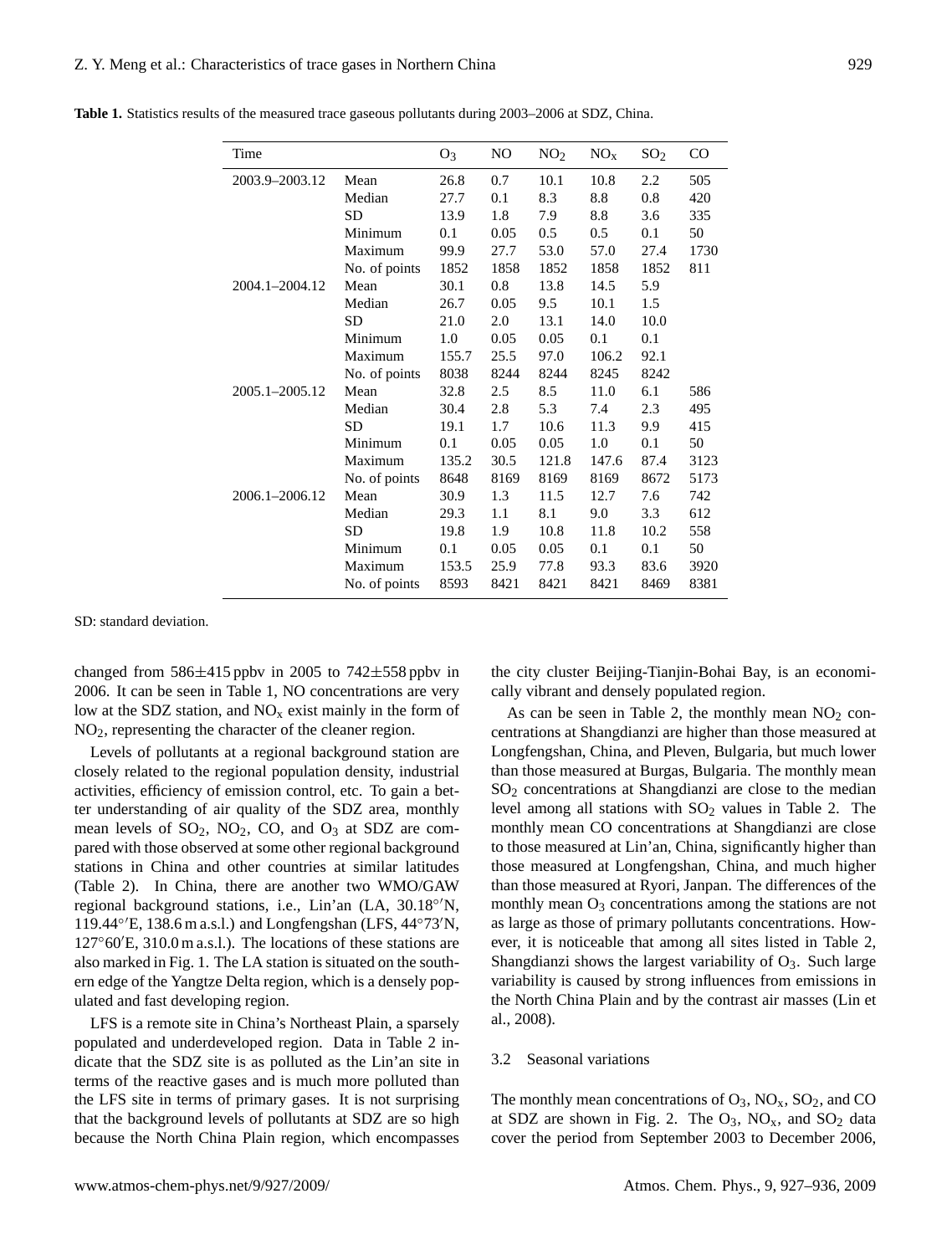| Station                          | Location                                   | Period            | O <sub>3</sub><br>(ppby) | NO <sub>2</sub><br>(ppbv) | SO <sub>2</sub><br>(ppby) | <sub>CO</sub><br>(ppbv) |
|----------------------------------|--------------------------------------------|-------------------|--------------------------|---------------------------|---------------------------|-------------------------|
| Shangdianzi, China <sup>a</sup>  | 40.39° N, 117.07° E, 293.3 m               | Sep 2003–Dec 2006 | $13.8 - 52.1$            | $1.7 - 27.5$              | $0.1 - 15.2$              | $430 - 923$             |
| Lin'an, China <sup>a</sup>       | 30.18° N, 119.44° E, 138.6 m               | Jul 2005-Nov 2006 | $17.5 - 44.8$            | $6.6 - 24.0$              | $8.6 - 27.1$              | 501-948                 |
| Longfengshan, China <sup>a</sup> | 44.73° N, 127.60° E, 310.0 m               | Jul 2005-Nov 2006 | $25.2 - 47.3$            | $0.9 - 8.8$               | $0.4 - 5.8$               | 169-591                 |
| Burgas, Bulgaria <sup>b</sup>    | 42.48° N, 27.48° E, 16 m                   | Jan 1990–May 2006 |                          | $1.6 - 43.0$              | $0.4 - 19.5$              |                         |
| Pleven, Bulgaria <sup>b</sup>    | 43.42 $\degree$ N, 24.60 $\degree$ E, 64 m | Jan 1990–May 2006 |                          | $1.1 - 19.1$              | $0.4 - 37.4$              |                         |
| Ryori, Janpan <sup>b</sup>       | 39.03° N, 141.82° E, 260 m                 | Jan 1991-Sep 2006 | $23.1 - 56.9$            |                           |                           | $96 - 235$              |
| Trinidad Head, USA <sup>b</sup>  | 41.05° N, 124.15° W, 120 m                 | Apr 2002-May 2005 | $22.7 - 44.9$            |                           |                           |                         |

<sup>a</sup> This work.

<sup>b</sup> WMO, 2007



Fig. 2. Monthly average concentrations of trace gases at SDZ during 2003–2006.

while the CO data cover the period from May 2005 to December 2006. The  $O_3$  concentration shows higher values in the warmer months and lower values in the colder months. The maximal monthly mean  $O_3$  concentrations in 2004, 2005, and 2006 were 51.2 ppbv (June), 47.1 ppbv (June), and 43.2 ppbv (September), respectively.

The seasonal  $O_3$  pattern changed from year to year. For example, the monthly mean  $O_3$  concentration in 2004 peaked only in June, while in 2005 and 2006 O<sup>3</sup> peaked in June and September. This year-to-year variation in the seasonal cycle may be due to year-to-year alternation in the meteorological conditions (Wang et al., 2001b). On average, the seasonal variation of  $O_3$  at SDZ shows a double-peak pattern, with the primary and secondary peaks being in June and September, respectively. This seasonal pattern reflects the contribution of photochemical production of  $O_3$  during the period of intensive solar radiation and the influences of Asian monsoon, which brings more clouds and rainfall, and causes lower  $O<sub>3</sub>$ 

in July and August (Wang et al., 2001b; Wang et al., 2008; Xu et al., 2008).

The monthly mean concentration of  $NO<sub>x</sub>$  ranged from 3.5 ppbv in August 2006 to 28.3 ppbv in October 2004 and that of  $SO_2$  ranged from 0.1 ppbv in July 2004 to 15.2 ppbv in February 2006. On the average,  $NO<sub>x</sub>$  and  $SO<sub>2</sub>$  showed a pattern of higher concentration in winter and lower concentration in summer. This kind of seasonal cycle is attributable to the seasonal differences in photochemical reduction, removal by rainfall, vertical mixing, etc. Being a station in the middle latitudes in Eastern Asia, SDZ can be characterized by cold/dry winter and hot/humid summer. Precipitation in the areas surrounding SDZ occurs mainly in the summer months. For example, in 2006 about 85% of annual precipitation in the Beijing region occurred in July and August. Therefore, the  $NO<sub>x</sub>$  and  $SO<sub>2</sub>$  concentrations at SDZ in summer are lowered by more rapid photochemical reduction, more removal by rainfall, and better vertical mixing. In winter, the concentrations of these gases increase due to smaller removal, strong inversion, and increased emission from heating sources.

The seasonal pattern of CO looks quite different from those of  $NO<sub>x</sub>$  and  $SO<sub>2</sub>$ . There are more fluctuations in the seasonal cycle of CO than those of  $NO<sub>x</sub>$  and  $SO<sub>2</sub>$  and the seasonal trend of CO is inconsistent with those of  $NO<sub>x</sub>$  and SO2. High monthly mean CO concentrations occurred in some warmer months (e.g., June, July, and October, 2006), when  $NO<sub>x</sub>$  and  $SO<sub>2</sub>$  were low.

The elevated CO levels at SDZ may be attributed to the transport of regional pollution and also to more intense biomass burning activities in the North China Plain. Very intensive biomass burning occurs during the harvest periods in some major Chinese agricultural regions, such as the North China Plain, leading to higher CO levels. Similar patterns of monthly mean  $CO$  and  $O<sub>3</sub>$  levels were also observed at the Miyun site (about 50 km from SDZ) in the summer of 2006 (Wang et al., 2008), which are attributed to the influence of the summer monsoonal circulation that develops over the North China Plain in July. When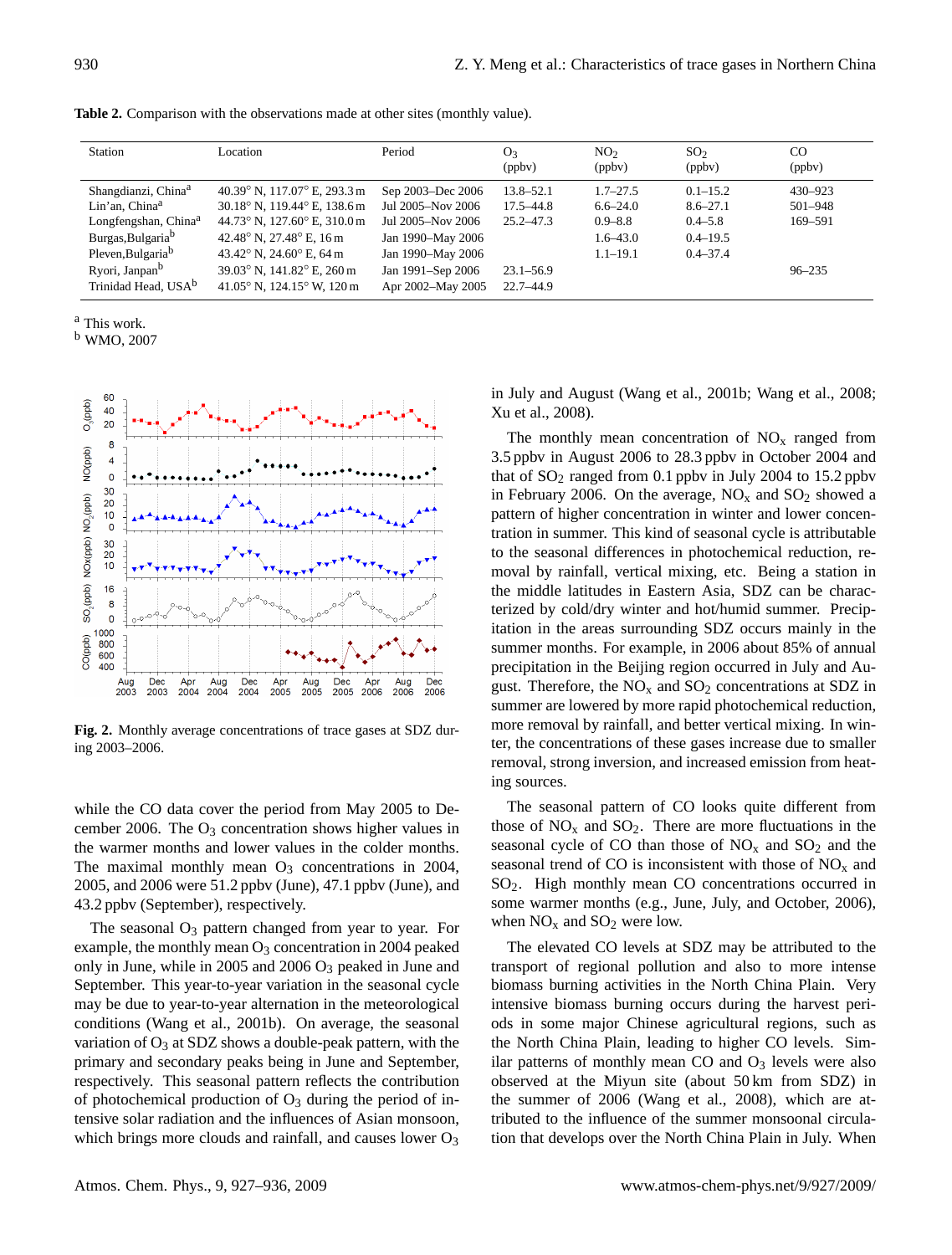

**Fig. 3.** Averaged diurnal variations of trace gases for four seasons at SDZ during 2003–2006.

summer monsoonal circulation develops, more air masses from southwest are transported to SDZ. These air masses containing much higher concentrations of pollutants from Beijing city and other parts of the North China Plain can cause elevated background levels of pollutants at SDZ. The observed data of wind and CO in summer months of 2006 shows that the average CO levels and even the wind speeds from SW-W sector were not much different between June and July, but in July the frequencies of wind from this sector were much more than those in June. Therefore, it is likely that the higher monthly mean of CO in July than in June was related to more frequent transport of CO-rich air from the SSW-W sector.

#### 3.3 Diurnal variations

Diurnal variation of atmospheric species gives insight into the interplay of emission and chemical and physical processes operating on a diurnal cycle (Ma et al., 2002b). The average diurnal variations of  $O_3$ ,  $NO_x$ ,  $SO_2$ , and  $CO$  at SDZ in different seasons are shown in Fig. 3. The diurnal patterns of  $O_3$  for all seasons look similar, with minima and maxima in the early morning and afternoon, respectively.

There are two noticeable differences in the diurnal patterns, i.e., the diurnal amplitude and the peak time. The largest diurnal amplitude occurred in summer (38.3 ppbv), followed by fall (29.8 ppbv), spring (17.6 ppbv), and winter (9.5 ppbv), respectively. The  $O_3$  concentration peaked in winter, spring/fall, and summer at 15:00, 16:00, and 17:00

Beijing Standard Time, respectively. The late peaking time is believed to be a result of transport of  $O_3$  and precursors from urban area to SDZ.

The diurnal cycles of  $NO<sub>x</sub>$  show valleys around noon and higher values during the nighttime. This phenomenon can be attributed to the day-night differences in the chemical removal of  $NO<sub>x</sub>$  and the height of the mixing layer. The diurnal variations of  $NO<sub>x</sub>$  for winter and fall show little difference between each other, with the maximum of  $NO<sub>x</sub>$  being about two-fold of the minimum, suggesting that the vertical mixing is an important factor for the observed diurnal variation as photochemical removal is much slower in these seasons than in the warmer seasons. The concentrations of  $NO<sub>x</sub>$  in summer and spring were significantly lower than those in winter and fall at corresponding time of day, particularly during the night. The diurnal amplitudes of  $NO<sub>x</sub>$  in summer (4.2 ppbv) and spring (3.9 ppbv) were much smaller than those in winter (9.4 ppbv) and fall (11.3 ppbv).

The diurnal variations of  $SO<sub>2</sub>$  for all seasons were inconsistent with those of  $NO<sub>x</sub>$ . The diurnal patterns look like those of  $O_3$ , with minimal values in the early morning and maximal values in the afternoon or around noon. An important difference between the diurnal patterns of  $SO<sub>2</sub>$  and those of  $O_3$  is that the average peaking time for  $SO_2$  was at the earliest in summer, followed by spring, fall, and winter, respectively, a reversed sequence of the peaking time for  $O_3$ . The diurnal patterns of  $SO<sub>2</sub>$  may indicate the existence of a higher  $SO<sub>2</sub>$  layer above the nighttime and early morning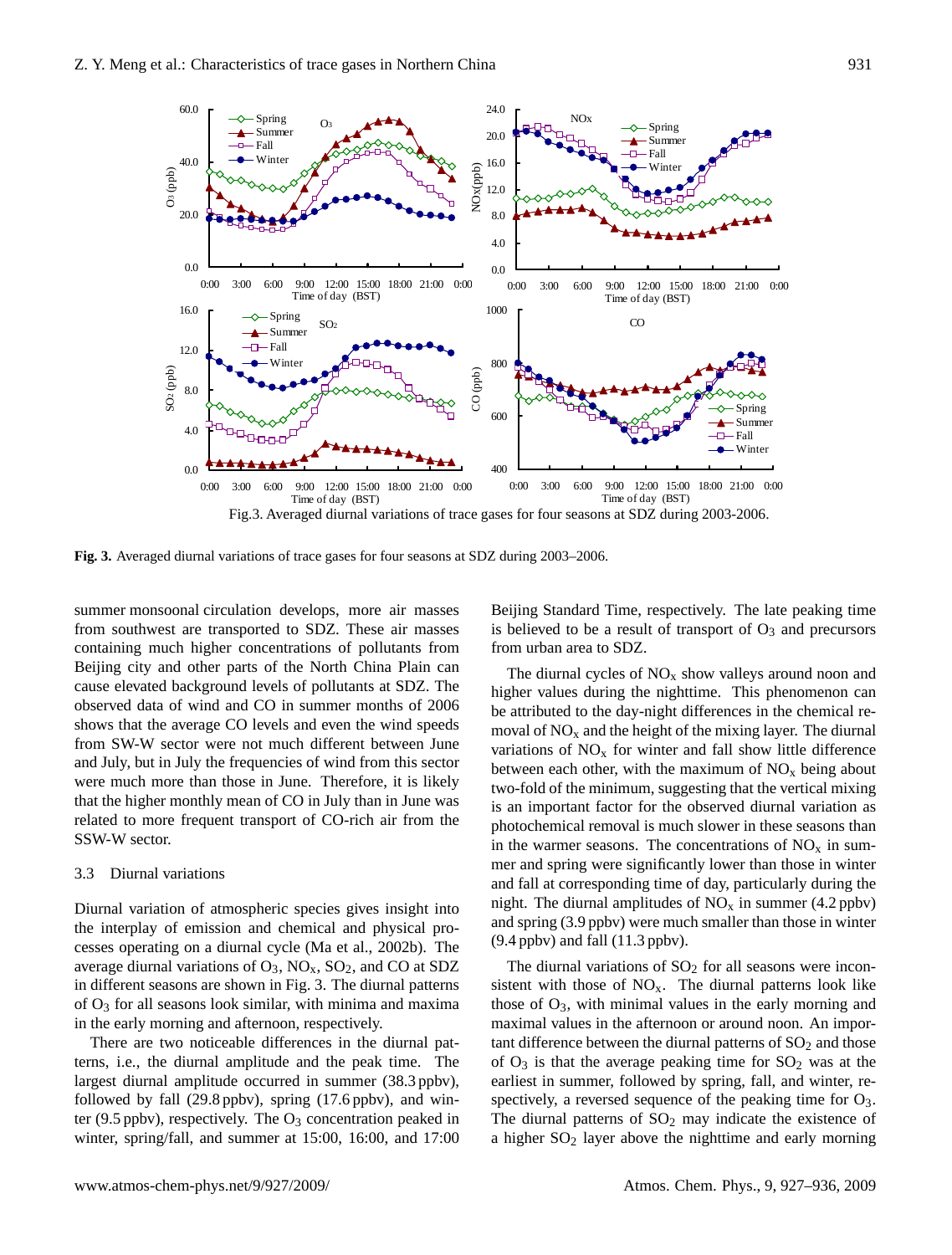| Year | Air mass type | Jan | Feb | Mar    | Apr | May | Jun            | Jul      | Aug            | Sep            | Oct | <b>Nov</b> | Dec | $\%$ |
|------|---------------|-----|-----|--------|-----|-----|----------------|----------|----------------|----------------|-----|------------|-----|------|
| 2004 | Cluster 1     | 23  | 16  | 26     | 55  | 43  | 104            | 86       | 85             | 71             | 56  | 23         | 31  | 42.9 |
|      | Cluster 2     | 10  | 11  | 13     | 7   | 2   | 3              | 3        | 3              | 7              | 21  | 15         | 9   | 7.2  |
|      | Cluster 3     | 15  | 26  | 44     | 14  | 10  | $\Omega$       | 2        | 4              | 10             | 22  | 42         | 28  | 15.0 |
|      | Cluster 4     | 37  | 47  | 23     | 10  | 30  | $\overline{0}$ | 1        | 4              | 8              | 8   | 17         | 15  | 13.9 |
|      | Cluster 5     | 18  | 16  | 18     | 34  | 39  | 13             | 32       | 28             | 24             | 17  | 23         | 40  | 20.9 |
| 2005 | Cluster 1     | 13  | 19  | 18     | 21  | 60  | 75             | 86       | 97             | 78             | 40  | 21         | 13  | 37.1 |
|      | Cluster 2     | 17  | 24  | 17     | 24  | 9   | 18             | 7        | 1              | 11             | 24  | 28         | 24  | 14.0 |
|      | Cluster 3     | 53  | 45  | 38     | 20  | 19  | 6              | 12       | 2              | 10             | 35  | 63         | 30  | 22.8 |
|      | Cluster 4     | 37  | 14  | 44     | 47  | 25  | 7              | 8        | $\Omega$       | $\overline{4}$ | 15  | 8          | 51  | 17.8 |
|      | Cluster 5     | 4   | 10  | $\tau$ | 8   | 11  | 14             | 11       | 24             | 17             | 10  | $\Omega$   | 5   | 8.3  |
| 2006 | Cluster 1     | 41  | 35  | 29     | 46  | 86  | 73             | 103      | 90             | 73             | 69  | 28         | 22  | 47.6 |
|      | Cluster 2     | 41  | 23  | 17     | 12  | 2   | 9              | 2        | 3              | $\overline{4}$ | 10  | 29         | 39  | 13.1 |
|      | Cluster 3     | 4   | 14  | 18     | 23  | 6   | 3              | $\Omega$ | $\overline{0}$ | 1              | 2   | 27         | 4   | 7.0  |
|      | Cluster 4     | 20  | 33  | 46     | 13  | 9   | 17             | 7        | 3              | 23             | 14  | 18         | 43  | 16.9 |
|      | Cluster 5     | 18  | 7   | 14     | 26  | 21  | 18             | 12       | 28             | 19             | 29  | 18         | 15  | 15.4 |

**Table 3.** Monthly frequency occurrence of each type of air mass arriving at SDZ in 2004, 2005, and 2006.

inversion. The fact that  $SO<sub>2</sub>$  peaks earlier in the warmer seasons than the colder seasons support this point because the vertical mixing develops more quickly in the warmer seasons, so that the surface level of  $SO<sub>2</sub>$  increases more quickly, leading to earlier peaking of  $SO<sub>2</sub>$  in the warmer season than colder seasons. Possible sources of this higher  $SO_2$  layer may be high chimneys in factories and power plants, the major SO<sup>2</sup> emission sources in North China. Additional measurements and modeling studies are necessary for a more robust explanation to the observed diurnal variations of SO<sub>2</sub>.

As can be seen in Fig. 3, the diurnal variations of CO for different seasons look similar to those of  $NO<sub>x</sub>$ , with lower values during the daytime and higher values during the nighttime. The diurnal amplitudes of CO in winter and fall were much larger than those in summer and spring, as seen in the diurnal variations of  $NO_x$ . Unlike the case of  $NO_x$ , the average concentrations of CO in summer and spring did not drop to low levels so that there was no large seasonal difference in the average CO concentration. In summer, the average CO concentration changed little with the time of day, showing only a small diurnal variation. As mentioned in the previous section, more intense biomass burning activities and southwesterly winds were responsible for higher CO concentrations. Due to the mountain topography, southwesterly winds dominate during the daytime, favoring the transport of pollutants from the urban area of Beijing to SDZ. Similar results were obtained at a rural site north of Beijing (Wang et al., 2006).

# 3.4 Air mass backward trajectories and corresponding pollutant concentrations

The long-range transport of air pollution has been the topic of scientific research for several decades, and the importance of long-range transport has been increasingly recognized (Cape et al., 2000; Kim et al., 2005; Ma et al., 2002a, b; Meng et al., 2007; Nolle et al., 2002; Pongkiatkul and Kim Oanh, 2007). To gain an insight into the impact of transport on the reactive gases at SDZ, 72-h air mass backward trajectories were calculated using the HYSPLIT 4 model (HYbrid Single-Particle Lagrangian Integrated Trajectory model version 4.7, [http:](http://www.arl.noaa.gov/ready/hysplit4.html) [//www.arl.noaa.gov/ready/hysplit4.html;](http://www.arl.noaa.gov/ready/hysplit4.html) Draxler and Hess, 1998). The trajectory calculations were done four times each day from 2004 to 2006, with the start times of 00:00, 06:00, 12:00, and 18:00 UTC, respectively. The trajectories were clustered for 2004, 2005, and 2006, respectively, using the cluster analysis function integrated in the HYSPLIT 4 model. Figure 4 shows the results of the cluster analysis, including cluster means and the proportions of different clusters. The trajectories of each year can be grouped into five major clusters. As can be seen in Fig. 4, the cluster means did not vary much from year to year, with cluster 1 indicating air masses from the North China Plain region, cluster 2 from Mongolia or Inner Mongolia passing over Shanxi Province and Hebei Province, clusters 3 and 4 from high altitudes (above 880 m) of Mongolia and Russia passing over Inner Mongolia and Hebei Province, and cluster 5 from Mongolia passing over Inner Mongolia and Hebei Province.

Based on the statistics, in all the years, cluster 1 was the most important for the SDZ site, contributing 37%–48% of air masses. The contributions from clusters 2 to 5 varied largely from year to year. The year-to-year variations in the proportions of different clusters reflect partly the climato-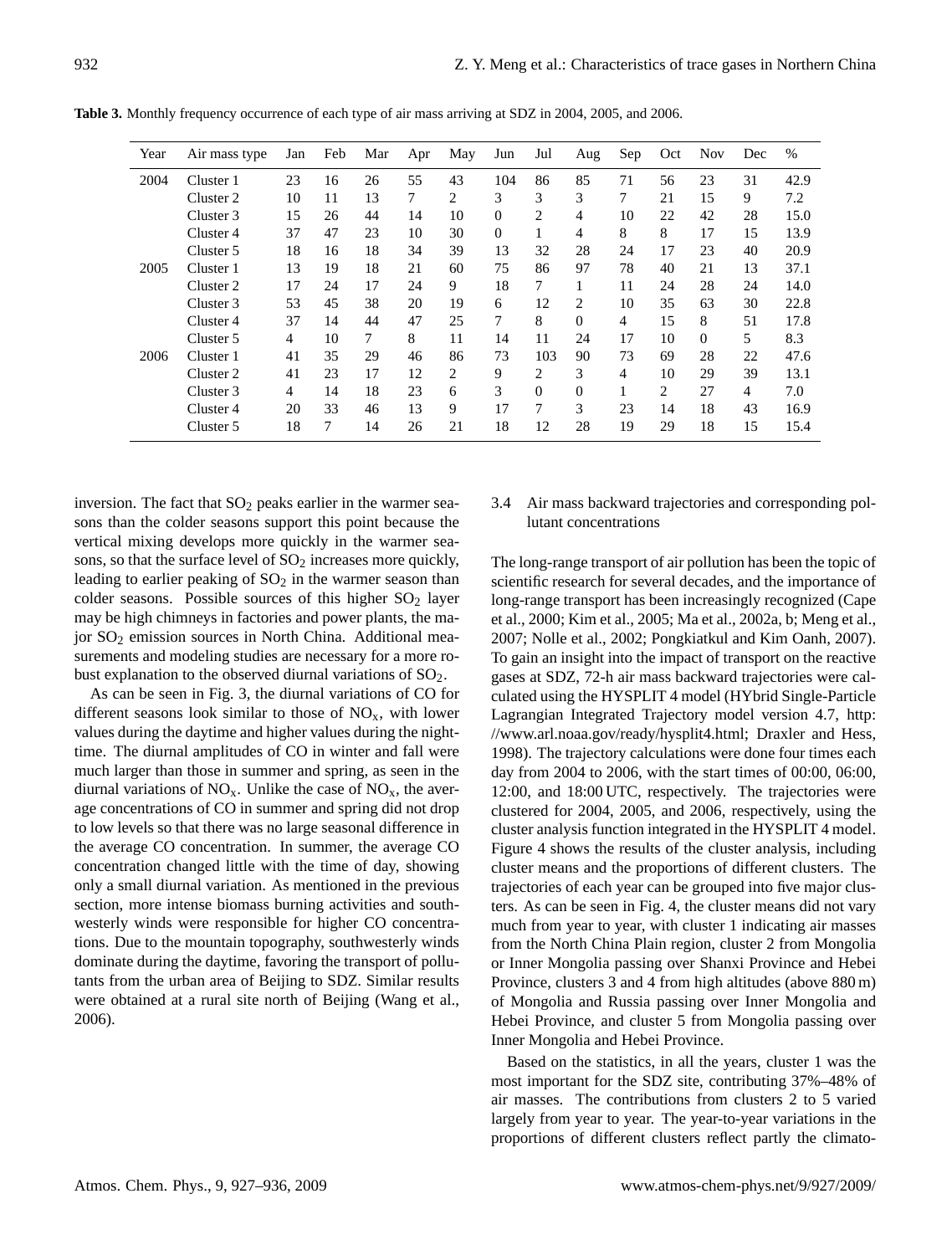

Fig. 4. Air mass backward trajectories for 100 m above ground at SDZ in 2004, 2005, and 2006. The proportions of different clusters are shown in the upper-right corner of each figure.

**Table 4.** Statistics of average concentrations of gaseous pollutants for each type of air mass arriving at SDZ, China.

| Year | Air mass type | O <sub>3</sub><br>ppby | NO <sub>x</sub><br>ppby | SO <sub>2</sub><br>ppby | $\rm CO$<br>ppby |
|------|---------------|------------------------|-------------------------|-------------------------|------------------|
| 2004 | Cluster 1     | 36.6                   | 17.6                    | 7.9                     |                  |
|      | Cluster 2     | 21.9                   | 26.2                    | 13.7                    |                  |
|      | Cluster 3     | 21.0                   | 14.9                    | 4.9                     |                  |
|      | Cluster 4     | 28.5                   | 4.8                     | 0.9                     |                  |
|      | Cluster 5     | 26.6                   | 10.6                    | 3.5                     |                  |
| 2005 | Cluster 1     | 36.4                   | 12.2                    | 6.4                     | 811              |
|      | Cluster 2     | 31.7                   | 17.7                    | 13.9                    | 646              |
|      | Cluster 3     | 27.7                   | 10.4                    | 5.0                     | 328              |
|      | Cluster 4     | 32.7                   | 5.2                     | 2.1                     | 204              |
|      | Cluster 5     | 27.4                   | 7.7                     | 3.2                     | 307              |
| 2006 | Cluster 1     | 34.0                   | 14.4                    | 9.0                     | 1001             |
|      | Cluster 2     | 22.1                   | 19.1                    | 11.1                    | 746              |
|      | Cluster 3     | 31.8                   | 6.8                     | 2.7                     | 281              |
|      | Cluster 4     | 29.1                   | 7.3                     | 3.7                     | 325              |
|      | Cluster 5     | 27.9                   | 11.0                    | 6.3                     | 556              |

logic differences in the wind systems over the Northeast Asia region, which can influence the transport of pollutants to the SDZ area. To know the seasonal variations in the trajectories, monthly frequency occurrence of each type of air mass arriving at SDZ were calculated and are shown in Table 3. Based on this table, trajectories in cluster 1 can occur in any month but mostly in the summer months, trajectories in clusters 2–4 occur mainly in colder months, and trajectories in cluster 5 seem to be randomly distributed over the year.

Since the emission sources of pollutants are unevenly distributed in the areas surrounding the SDZ site, air masses from different directions contain different levels of pollutants. To characterize the dependences of the pollutants concentrations on air masses, statistics of hourly average concentrations of gaseous pollutants were made for corresponding clusters of backward trajectories and are summarized in Table 4. Large differences in the concentrations of primary pollutants exist among the clusters, with cluster 1 corresponding to the highest CO levels and higher  $NO<sub>x</sub>$  and  $SO<sub>2</sub>$ levels, cluster 2 corresponding to the highest  $NO<sub>x</sub>$  and  $SO<sub>2</sub>$ levels and higher CO levels.

Since cluster 1 represents air masses originating from the North China Plain region, which are quite polluted by industrial, vehicular, and biomass burning emissions, it is not surprising that the highest CO levels and higher  $NO<sub>x</sub>$  and  $SO<sub>2</sub>$  were observed in this cluster of air mass. The maximum occurrence of cluster 1 in summer (Table 3), together with the highest CO level, may be responsible for the enhanced CO level in summertime (see Sect. 3.2). Air masses in cluster 2 traveled over China's key coal mining and power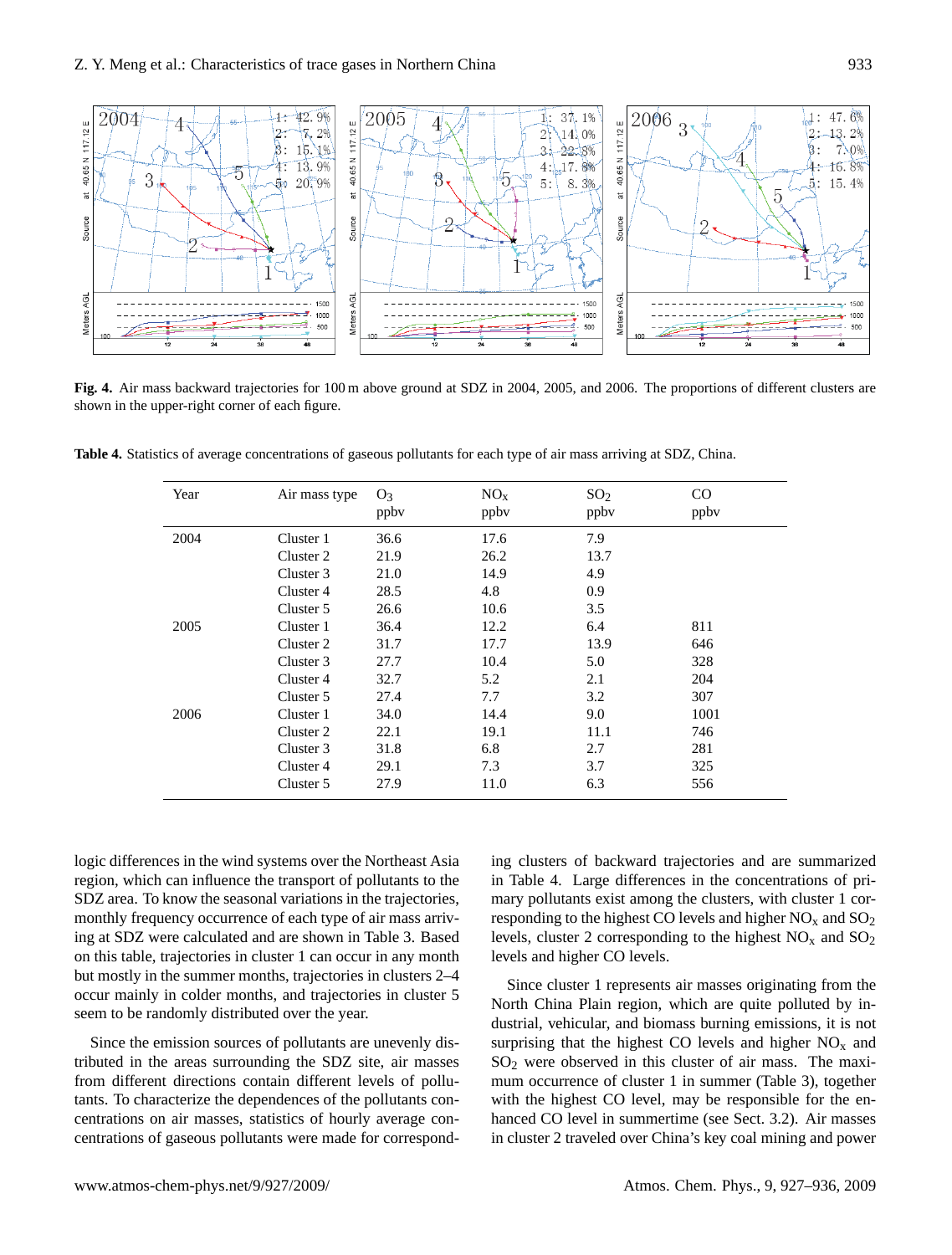generation regions in Inner Mongolia, Shanxi Province, and Hebei Province (e.g., Datong, Zhangjiakou, etc.). This explains the highest  $NO<sub>x</sub>$  and  $SO<sub>2</sub>$  levels corresponding to cluster 2 (Table 4). Although the occurrences of cluster 2 air masses were less than 15% for the whole year, it could be higher than 20% and even 30% in some winter months, contributing to the high concentrations of  $NO<sub>x</sub>$  and  $SO<sub>2</sub>$  at SDZ in winter. The data in Table 4 suggest that the  $NO<sub>x</sub>$ ,  $SO<sub>2</sub>$ , and CO concentrations corresponding to clusters 3 and 4 were low if not the lowest ones. This is attributable to the less polluted air over the northwest sector and its higher traveling heights and velocities. Cluster 5 represents air masses that traveled over a relatively clean sector at lower heights and velocities, corresponding to median levels of  $NO<sub>x</sub>$  and CO and fairly lower levels of  $SO<sub>2</sub>$ .

The dependence of the concentration of surface  $O_3$  on air masses was not as strong as those of primary pollutants, as shown in Table 4. However, the  $O_3$  level corresponding to cluster 1 was always highest in all the years, suggesting that pollutants from the North China Plain region contribute most significantly to the  $O_3$  level at SDZ.

## **4 Conclusions**

In this paper we present measurements of  $O_3$ ,  $NO_x$ ,  $SO_2$ , and CO made at the Shangdianzi background station in North China from September 2003 to December 2006. Based on these measurements, the annual mean concentrations were in the range of 30.1–32.8 ppbv for  $O_3$ , 11.0–14.5 ppbv for  $NO_x$ , 5.9–7.6 ppbv for  $SO_2$ , and 586–742 ppbv for CO. The levels of  $NO<sub>x</sub>$ ,  $SO<sub>2</sub>$  and CO at SDZ were close or comparable to those observed at some other background sites in polluted regions of the similar latitudes, such as Lin'an, China, Burgas and Pleven, Bulgaria, etc., coinciding with the fact that Shangdianzi is a background site representing North China with large population and consumption of fossil fuels and biofuels.

The concentrations of  $O_3$ ,  $NO_x$ ,  $SO_2$  and CO at the SDZ station showed clear seasonal and diurnal variations. The average seasonal variation of  $O<sub>3</sub>$  shows primary and secondary peaks in June and September, respectively, reflecting the contribution of photochemical production to  $O<sub>3</sub>$  at SDZ during summer and autumn and the influences of Asian monsoon in July and August. However, the year-to-year alternation in the meteorological conditions can cause some year-to-year changes in the seasonal pattern of  $O_3$ .

The seasonal variations of  $NO<sub>x</sub>$  and  $SO<sub>2</sub>$ , which show maxima in winter and minima in summer, coincide with the influences of photochemistry and regional climate (cold/dry winter and hot/humid summer) in the areas surrounding SDZ. However, the seasonal pattern of CO does not consist with those of other primary gases  $(NO<sub>x</sub>$  and  $SO<sub>2</sub>)$ , with elevated CO levels in some summer months. Intensive biomass burning in the North China Plain region, in combination with

the transport of regional pollution by more frequent southwesterly winds, is believed to be the cause for this discrepancy. The diurnal cycles of  $O_3$  in different seasons show peaks between 15:00 and 18:00, a few hours later than those in the urban area of Beijing, suggesting that local production of  $O_3$  is less important than the transport of photochemical aged plume. The diurnal variation of  $SO<sub>2</sub>$  shows an unusual pattern, with higher concentrations during the daytime and lower concentrations during the nighttime. This pattern is completely different from those of  $NO<sub>x</sub>$  and CO and does not coincide with the common view. It is hypothesized that there is a  $SO_2$ -rich layer above the nighttime and early morning. This hypothesis remains to be tested in the future.

Backward trajectories of air masses were calculated and analyzed in combination with corresponding pollutant concentrations. Based on the results of this analysis, air masses from the North China Plain region contain the highest concentration of CO and higher concentrations of  $NO<sub>x</sub>$  and  $SO<sub>2</sub>$ , and cause the highest  $O_3$  concentration; air masses traveling over the coal mining and power generation regions west of SDZ contain the highest concentrations of  $NO<sub>x</sub>$  and  $SO<sub>2</sub>$ and higher concentration of CO. Therefore, transport of air masses from these regions is responsible for the high concentrations of the gaseous pollutants.

*Acknowledgements.* This work is supported by National Basic Research Program of China (2005CB422202) and by the Ministry of Science and Technology of China (Project No. 2001DIA10009) and (Grant No. 2004DFA06100). We thank the staff of Shangdianzi Regional Background Station for carrying out the routine observations.

Edited by: J. G. Murphy

#### **References**

- Cape, J. N., Methven, J., and Hudson, L. E.: The use of trajectory cluster analysis to interpret trace gas measurements at Mace Head, Ireland, Atmos. Environ., 34, 3651–3663, 2000.
- Ding, A. J., Wang, T., Thouret, V., Cammas, J.-P., and Nédélec, P.: Tropospheric ozone climatology over Beijing: analysis of aircraft data from the MOZAIC program, Atmos. Chem. Phys., 8, 1–13, 2008,

[http://www.atmos-chem-phys.net/8/1/2008/.](http://www.atmos-chem-phys.net/8/1/2008/)

- Ding, G. A., Meng, Z. Y., Yu, H. Q., Wang, S. F., Wen, D. Y., Wang, X. Y.: Measurement and research on ABL air pollution in Beijing, J. Appl. Meteor. Sci., 13 (special), 82–93, , 2002 (in Chinese with English abstract).
- Draxler, R. R. and Hess, G. D.: An Overview of the Hysplit 4 modeling system for trajectories, dispersion, and deposition, Aust. Meteorol. Mag., 47, 295–308, 1998.
- Fischer, H., Kormann, R., Klüpfel, T., Gurk, Ch., Königstedt, R., Parchatka, U., Mühle, J., Rhee, T. S., Brenninkmeijer, C. A. M., Bonasoni, P., and Stohl, A.: Ozone production and trace gas correlations during the June 2000 MINATROC intensive measurement campaign at Mt. Cimone, Atmos. Chem. Phys., 3, 725–738,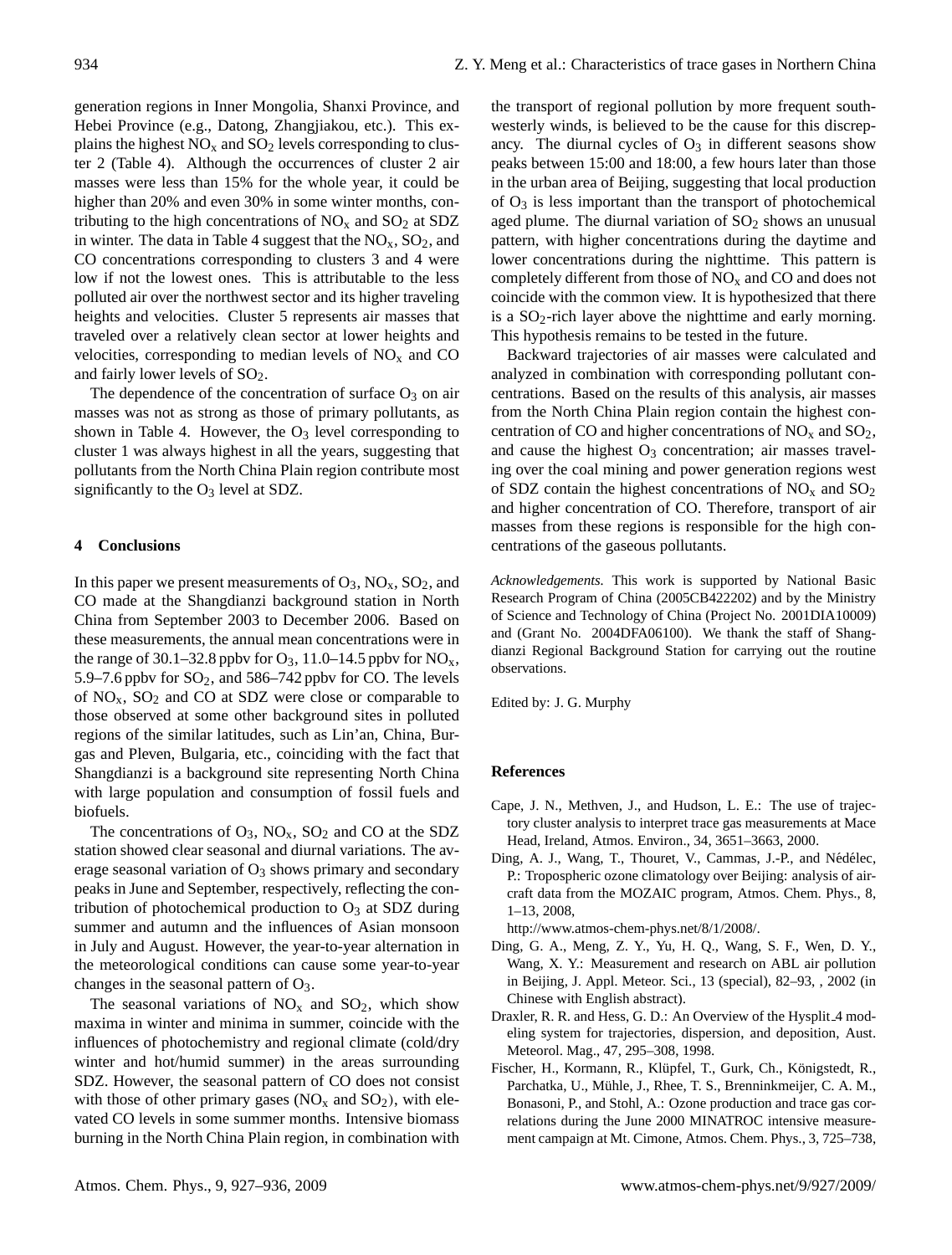2003,

[http://www.atmos-chem-phys.net/3/725/2003/.](http://www.atmos-chem-phys.net/3/725/2003/)

- Forster, P., Ramaswamy V., Artaxo P., et al.: Changes in atmospheric constituents and in radiative forcing, in: Climate Change 2007: The Physical Science Basis, Contribution of Working Group I to the Fourth Assessment Report of the Intergovernmental Panel on Climate Change, 2007.
- Hao, J. M., Wang, L. T., Li, L., Hu, J. N., and Yu, X. C.: Air pollutants contribution and control strategies of energy-use related sources in Beijing, Sci. China Ser. D., 48 (Supplement II), 138– 146, 2005.
- Jaffe, D., Price, H., Parrish, D., Goldstein, A., and Harris, J.: Increasing background ozone during spring on the west coast of North America, Geophys. Res. Lett., 30(12), 1613, doi:10.1029/2003GL017024, 2003.
- Jaffe, D. and Ray, J.: Increase in surface ozone at rural sites in the western US, Atmos. Environ., 41, 5452–5463, 2007.
- Kim, J., Yoon, S. C., Jefferson, A., Zahorowski, W., and Kang, C. H.: Air mass characterization and source region analysis for the Gosan super-site, Korea, during the ACE-Asia 2001 field campaign, Atmos. Environ., 39, 6513–6523, 2005.
- Lelieveld, J., Berresheim, H., Borrmann, S., Crutzen, P. J., Dentener, F. J., Fischer, H., Feichter, J., Flatau, P., Heland, J., Holzinger, R., Kormann, R., Lawrence, M. B., Levin, Z., Markowicz, K., Mihalopoulos, N., Minikin, A., Ramanthan, V., de Reus, M., Roelofs, G. J., Scheeren, H. A., Sciare, J., Schlager, H., Schulz, M., Siegmund, P., Steil, B., Stephanou, E. G., Stier, P., Traub, M., Warneke, C., Williams, J., and Ziereis, H.: Global air pollution crossroads over the Mediterranean, Science, 298, 794–799, 2002.
- Lin, W., Xu, X., Zhang, X., and Tang, J.: Contributions of pollutants from North China Plain to surface ozone at the Shangdianzi GAW Station, Atmos. Chem. Phys., 8, 5889–5898, 2008, [http://www.atmos-chem-phys.net/8/5889/2008/.](http://www.atmos-chem-phys.net/8/5889/2008/)
- Ma, J., Liu, H., and Hauglustaine, D.: Summertime tropospheric ozone over China simulated with a regional chemical transport model, Part 1. Model description and evaluation, J. Geophys. Res., 107(D22), 4660, doi:10.1029/2001JD001354, 2002a.
- Ma, J., Richter, A., Burrows, P. B., Nüß, H., and Van Aardenne, J. A.: Comparison of model-simulated tropospheric  $NO<sub>2</sub>$  over China with GOME-satellite data, Atmos. Environ., 40, 593–604, 2006.
- Ma, J. and van Aardenne, J. A.: Impact of different emission inventories on simulated tropospheric ozone over China: a regional chemical transport model evaluation, Atmos. Chem. Phys., 4, 877–887, 2004,

[http://www.atmos-chem-phys.net/4/877/2004/.](http://www.atmos-chem-phys.net/4/877/2004/)

- Ma, J., Zhou, X., and Hauglustaine, D.: Summertime tropospheric ozone over China simulated with a regional chemical transport model. Part2. Source contribution and budget, J. Geophys. Res., 107(D22), 4612, doi:10.1029/2001JD001355, 2002b.
- Marenco, A. H., Nedelec, G. P., and Pages, J. P.: Evidence of a longterm increase in tropospheric ozone from Pic du Midi data series, Consequences: Positive radiative forcing, J. Geophys. Res., 99, 16617–16632, 1994.
- Meng Z. Y., Jiang, X. M., Yan, P., Lin, W. L., Zhang, H. D., and Wang, Y.: Characteristics and sources of  $PM<sub>2.5</sub>$  and carbonaceous species during winter in Taiyuan, China, Atmos. Environ., 41, 6901–6908, 2007.
- Meng Z.Y., Ding, G.A., Tang, J., and Wang, S.F.: Characteristics of Trace Gases at Shangdianzi Background Station in autumn and winter in Beijing, Meteorol. Sci. Technol., 35(4), 548–557, 2007 (in Chinese with English abstract).
- Meng Z. Y., Ding, G. A., Xu, X. B., Xu, X. D., Yu, H. Q., and Wang, S. F.: Vertical distributions of  $SO_2$  and  $NO_2$  in the lower atmosphere in Beijing urban areas, China, Sci. Tot. Environ., 390, 457–466, 2008.
- Meng, Z. Y., Ding, G. A., Yu, H. Q., and Wang, S. F.: The preliminary research on the vertical distribution of  $SO<sub>2</sub>$  and  $NO<sub>2</sub>$  concentrations in the northern part of Beijing, J. Appl. Meteor. Sci 13(Suppl), 109–112, 2002 (in Chinese with English abstract).
- Nolle, M., Ellul, R., Heinrich, G., and Güsten, H.: A longterm study of background ozone concentrations in the central Mediterranean—diurnal and seasonal variations on the island of Gozo, Atmos. Environ., 36, 1391–1402, 2002.
- Ostro, B.: Outdoor air pollution: Assessing the environmental burden of disease at national and local levels, Geneva, World Health Organization, WHO Environmental Burden of Disease Series, No. 5, 2004.
- Pongkiatkul, P. and Oanh, N. T. K.: Assessment of potential longrange transport of particulate air pollution using trajectory modeling and monitoring data, Atmos. Res., 85, 3–17, 2007.
- Tang, J., Wang, M. L., Cheng, H. B., Ding, G. A., Yu, X. M., Zhou, H. G., and Liu, G. P.: Variation characteristics of ambient NMHCs at Shangdianzi and Lin'an Regional GAW sites, Accta Meteorologica Sinica., 20(1), 334–341, 2007.
- Wang, H. X., Tang, X. Y., Wang, M. L., Yan, P., Wang, T., Shao, K. S., Zeng, L. M., and Du, H. F.: Characteristics of observed trace gaseous pollutants in the Yangtze Delta, Sci. China., 46, 397–404, 2003a.
- Wang, T., Ding, A. J., Gao, J., and Wu, W. S.: Strong ozone production in urban plumes from Beijing, China, Geophys. Res. Lett., 33, L21806, doi:10.1029/ 2006GL027689, 2006.
- Wang, T., Cheung, V. T. F., Lam, K. S., Kok, G. L., and Harris, J. M.: The characteristics of ozone and related compounds in the boundary layer of the south China coast: temporal and vertical variations during autumn season, Atmos. Environ., 35, 2735– 2746, 2001a.
- Wang, T., Cheung, V. T. F., Anson, M., and Li, Y. S.: Ozone and related gaseous pollutants in the boundary layer of eastern China: Overview of the recent measurements at a rural site, Geophys. Res. Lett., 28, 2373–2376, 2001b.
- Wang, T., Poon, C. N. Y., Kwok, H., and Li, Y. S.: Characterizing the temporal variability and emission patterns of the pollution plumes in the Pearl River Delta of China, Atmos. Environ., 37, 3539–3550, 2003b.
- Wang, W. X. and Wang, T.: On the origin and the trend of acid rain precipitation in China, Water Air Soil Poll., 85, 2295–2300, 1995.
- Wang, Y., McElroy, M. B., Munger, J. W., Hao, J., Ma, H., Nielsen, C. P., and Chen, Y.: Variations of O3 and CO in summertime at a rural site near Beijing, Atmos. Chem. Phys., 8, 6355–6363, available at: [http://www.atmos-chem-phys.net/8/6355/2008,](http://www.atmos-chem-phys.net/8/6355/2008) 2008.
- WMO: World Data Centre for Greenhouse Gases (WDCGG) data summary, WDCGG No. 31, 2007.
- Xie, S. D., Yu, T., Zhang, Y. H., Zeng, L. M., Qi, L., and Tang X. Y.: Characteristics of  $PM_{10}$ ,  $SO_2$ ,  $NO_x$  and  $O_3$  in ambient air during the dust storm period in Beijing, Sci. Tot. Environ., 345,